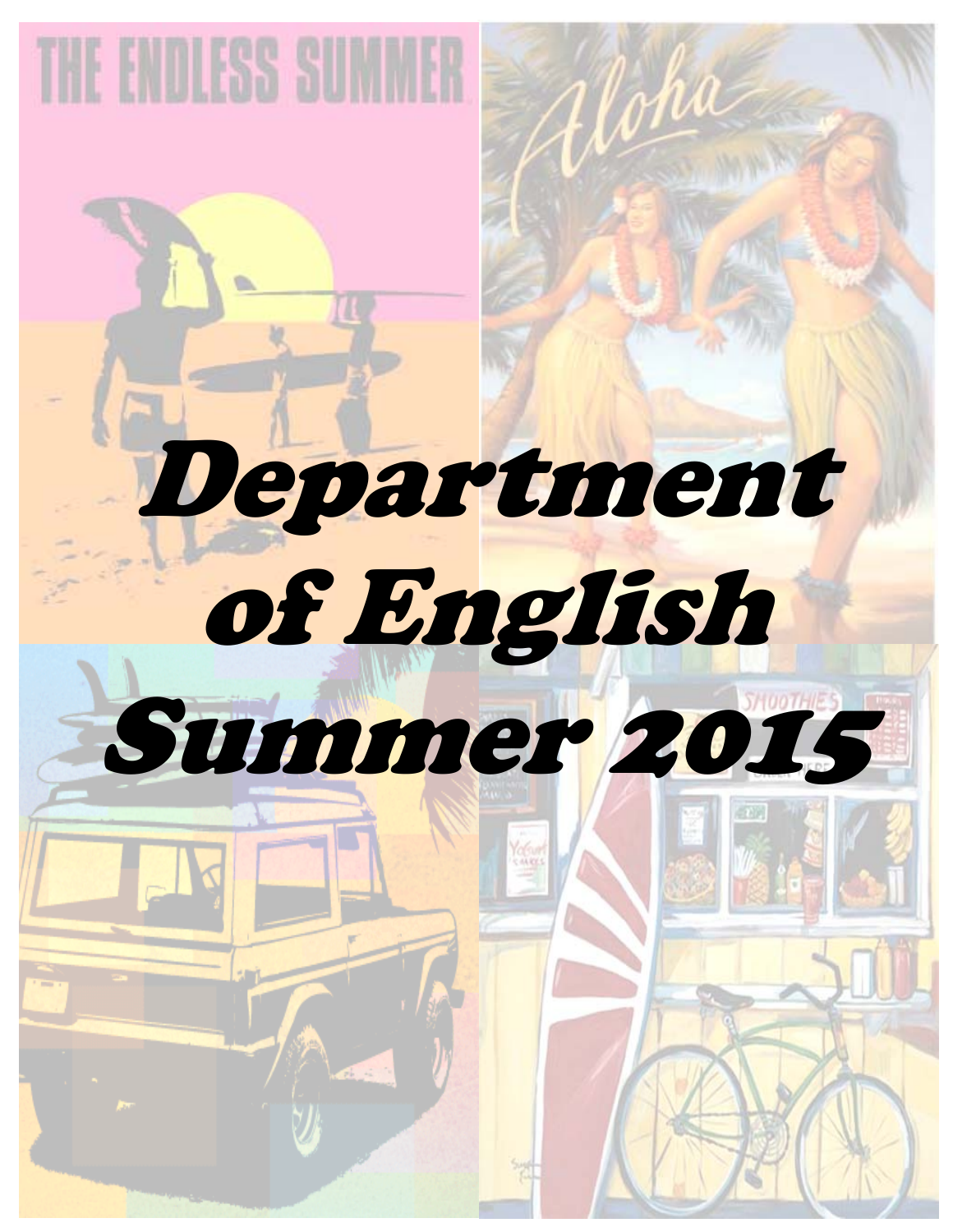### **General Education Writing Skills Requirement**

| <b>COURSE</b>  | <b>SAT</b>  | ACT           | <b>AP EXAM</b>                    |                                                                                                                                                                                                                                                                                                                                                                                                                                        |
|----------------|-------------|---------------|-----------------------------------|----------------------------------------------------------------------------------------------------------------------------------------------------------------------------------------------------------------------------------------------------------------------------------------------------------------------------------------------------------------------------------------------------------------------------------------|
| <b>ENG 101</b> | Up to $570$ | Up to $26$    |                                   | Students who place into ENG 101 must take ENG 201 after successfully<br>completing ENG 101. Upon successful completion of ENG 201, stu-<br>dents will also receive General Education Humanities credit.                                                                                                                                                                                                                                |
| <b>ENG 201</b> | 580-720     | 27-31         | 4 or 5 on ENGC<br>AP exam         | Students placed directly into ENG 201 by SAT or ACT score will com-<br>plete the writing requirement, and take an additional course for the Hu-<br>manities requirement. Students who have ENG 101 credits—whether<br>from the course at UB or an equivalent transfer course or from a score<br>of 4 or 5 on the AP Language and Composition exam—will, upon com-<br>pleting ENG 201, finish both Humanities and writing requirements. |
| <b>EXEMPT</b>  | 730-800     | $32 \&$ above | $4 & 5$ or $5 & 5$<br>(two exams) | Students who are Exempted from the Writing Skills Requirement must<br>still fulfill the Humanities requirement.                                                                                                                                                                                                                                                                                                                        |

### **Course Objectives**

In ENG 101, students will

 gain familiarity with learning approaches connected to successful writing

 compose in a variety of academic, professional, and civic contexts, including digital environments

- undertake a productive writing practice, including revising
- make and support arguments
- acquire an introductory understanding of rhetorical analysis
- practice critical and evaluative reading
- understand the role of conventions in different genres

In ENG 201, students will

- practice library research methods
- evaluate primary and secondary sources compose a researched argument
- Through ENG 101 and 201, students will

 be introduced to the humanistic discipline of rhetoric investigate questions of the humanities through rhetorical study

### **ENG 201 Themes**

ENG 201 is taught under six separate themes. In theory, this will grant students a chance to choose a theme that appeals to them. Ultimately, we also understand that students are often constrained to select courses on the basis of the availability of open seats and on the basis of their schedules. For that reason we have directed our instructors to define their themes as capaciously as possible, to invite students in from all disciplines and interests. Below you will find the theme descriptions.

### **Media and Image**

From Twitter to pirated music, from 24-hour news to smartphone tags, we are surrounded by media. How do we access media? How do we use media? How are we influenced by it? How do trends in these media reflect and bring about commercial, technological, political, and social changes? Beneath the umbrella of this theme, specific sections may cover topics that include celebrity culture, news coverage, and representations of race, gender, and/or nature in popular media.

### **American Life**

From the Golden Arches to the Golden Gate, from Hollywood to YouTube, this class will explore the concept of American Life. Various topics may include popular music, television and film, literature, government and democracy, advertisements, crime, history, and language. This class will strive for an understanding of American culture, from both American and international perspectives.

### **Science, Technology, and Society**

How do science and technology change our definition of what it means to be human? Where does it expand our understanding and where does it limit how we see ourselves and the society around us? What implications do these issues have for politics, economics and society, ethics and the law. Topics explored under this theme could include food, bioethics, environment, social media and information technology, and cognitive science.

#### **Justice and Equality**

At a time when economic inequality is rising and evidence persists of discrimination on the bases of race, gender, disability, religion, socioeconomic status, and sexual orientation, coming to an understanding of complex and subtle interactions between distinct subgroups of the population, the legal system, and politicians has become more challenging, exciting, and essential. Sections under this theme might cover the prison system, access to quality education, anti-bullying statutes, gender equity, and immigrant rights and deportation.

### **Cultural Imagination**

This theme centers around narratives constructed by our culture as a whole, whether they be myths, dreams and fantasies, or beliefs and assumptions about how our world works. Narrowly understood, myths are sacred and sometimes false stories; broadly understood, they are modes of knowing that construct, articulate and make visible both existing and alternative worlds. We will explore and study these myths and stories by looking at the importance they hold in a number of different areas, including psychological, historical and sociological. Our purpose is to better understand the roles that these stories, these imaginings and constructions, play in our lives and our understanding of experiences.

### **The Changing World**

One of the hottest terms to enter our contemporary lexicon is "globalization," but it remains in the popular imagination a vague label for the enormous changes is global dynamics. Courses under this heading may explore human migration, refugees, war, global commerce, worldwide communication, "global Englishes," and the growing water crisis. Keeping in mind how the dynamics between local and global are in great flux, students in this course may conduct ethnographies and become involved in service learning as a part of their coursework and research projects.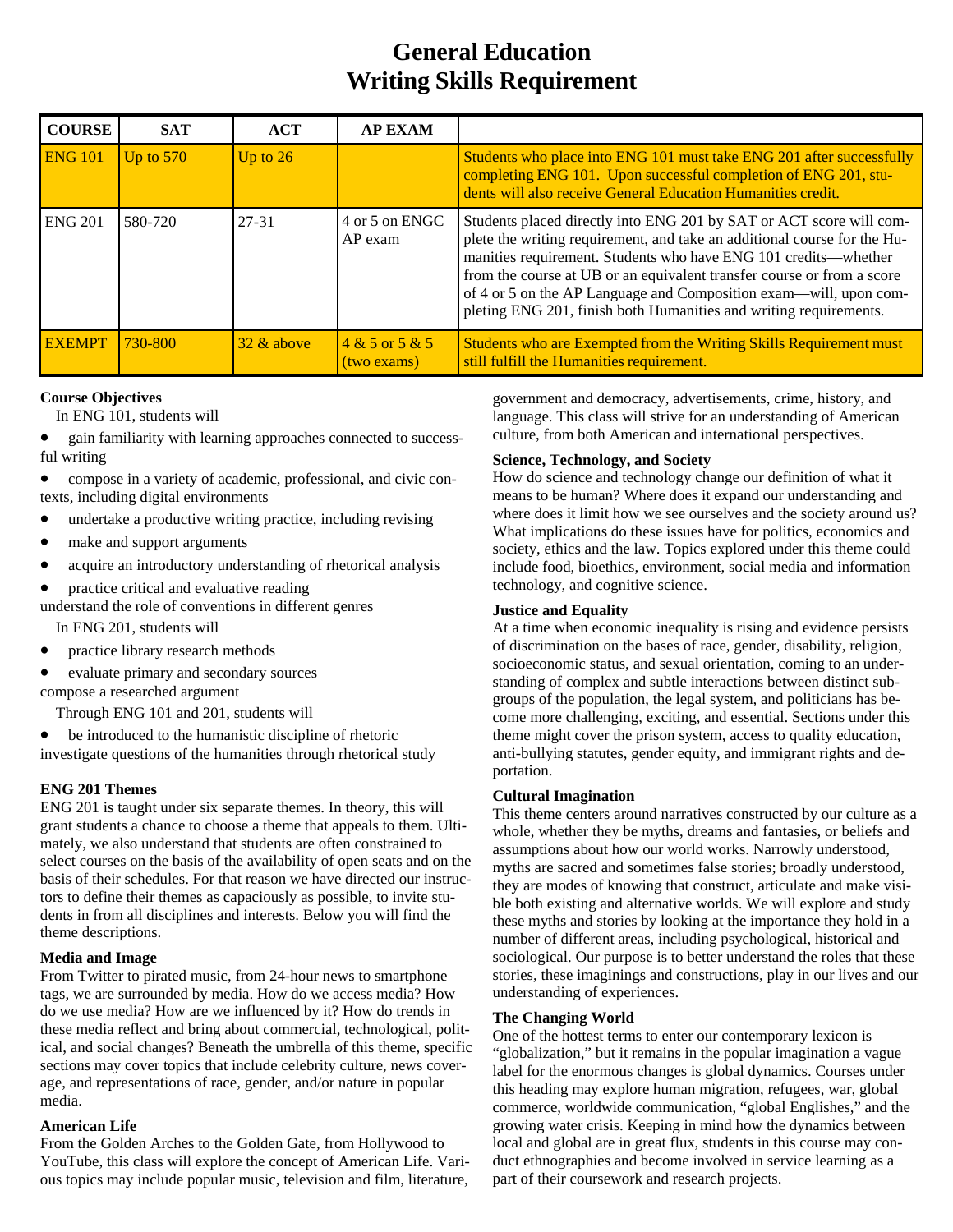# **First Session: May 26– July 3 (Memorial Day Observed May 25th)**

| 101 | JC  | Writing 1                          | M-F          | $11:20 - 12:35$ | Grujic        |
|-----|-----|------------------------------------|--------------|-----------------|---------------|
| 101 | JX1 | Writing 1                          | ARR - Online | ARR - Online    | Nashar        |
| 101 | JX2 | Writing 1                          | ARR - Online | ARR - Online    | Matteson      |
| 101 | JX3 | Writing 1                          | ARR - Online | ARR - Online    | Quirici       |
| 201 | JB  | Writing 2                          | M-F          | $9:40 - 10:55$  | Fetter        |
| 201 | JC  | Writing 2                          | M-F          | $11:20 - 12:35$ | Godley        |
| 201 | JX1 | Writing 2                          | ARR - Online | ARR - Online    | Garg          |
| 201 | JX2 | Writing 2                          | ARR - Online | ARR - Online    | Lakoff        |
| 201 | JX3 | Writing 2                          | ARR - Online | ARR - Online    | Romans        |
| 201 | JX4 | Writing 2                          | ARR - Online | ARR - Online    | <b>Miller</b> |
| 202 | JX  | <b>Advanced Writing: Technical</b> | ARR - Online | ARR - Online    | Siehnel       |
| 207 | JX  | Intro Writ Poetry/Fiction          | ARR - Online | ARR - Online    | Gould         |
| 221 | JR  | <b>World Literature</b>            | M W          | $6:30 - 9:40$   | Park          |
| 301 | JX  | Criticism                          | ARR - Online | ARR - Online    | Stott         |
| 354 | JX  | Life Writing                       | ARR - Online | ARR - Online    | Reid, R.      |
| 374 | JX  | The Bible as Literature (E)        | ARR - Online | ARR - Online    | Feero         |
| 438 | JT  | <b>Film Directors</b>              | T TH         | $6:30 - 9:40$   | Schmid        |

# **Second Session: June 22 - July 31 (Independence Day Observed July 4th)**

| 101 | KX | Writing 1 | ARR - Online ARR - Online | Todd |
|-----|----|-----------|---------------------------|------|
|     |    |           |                           |      |

# **Third Session: July 6 - August 14**

| 101 | MВ              | Writing 1                          | M-F          | $9:40 - 10:55$  | Pamula      |
|-----|-----------------|------------------------------------|--------------|-----------------|-------------|
| 101 | MX1             | Writing 1                          | ARR - Online | ARR - Online    | Park        |
| 101 | MX <sub>2</sub> | Writing 1                          | ARR - Online | ARR - Online    | Shin        |
| 101 | MX3             | Writing 1                          | ARR - Online | ARR - Online    | Schindler   |
| 201 | МC              | Writing 2                          | M-F          | $11:20 - 12:35$ | Squires     |
| 201 | MX1             | Writing 2                          | ARR - Online | ARR - Online    | Park        |
| 201 | MX2             | Writing 2                          | ARR - Online | ARR - Online    | Mangat      |
| 201 | MX3             | Writing 2                          | ARR - Online | ARR - Online    | Bragadottir |
| 202 | МX              | <b>Advanced Writing: Technical</b> | ARR - Online | ARR - Online    | Gomes       |
| 253 | <b>MX</b>       | <b>Novel</b>                       | ARR - Online | ARR - Online    | Kim         |
| 357 | МX              | Contemporary Literature            | ARR - Online | ARR - Online    | Conte       |
| 380 | <b>MX</b>       | New Media                          | ARR - Online | ARR - Online    | Reid, A.    |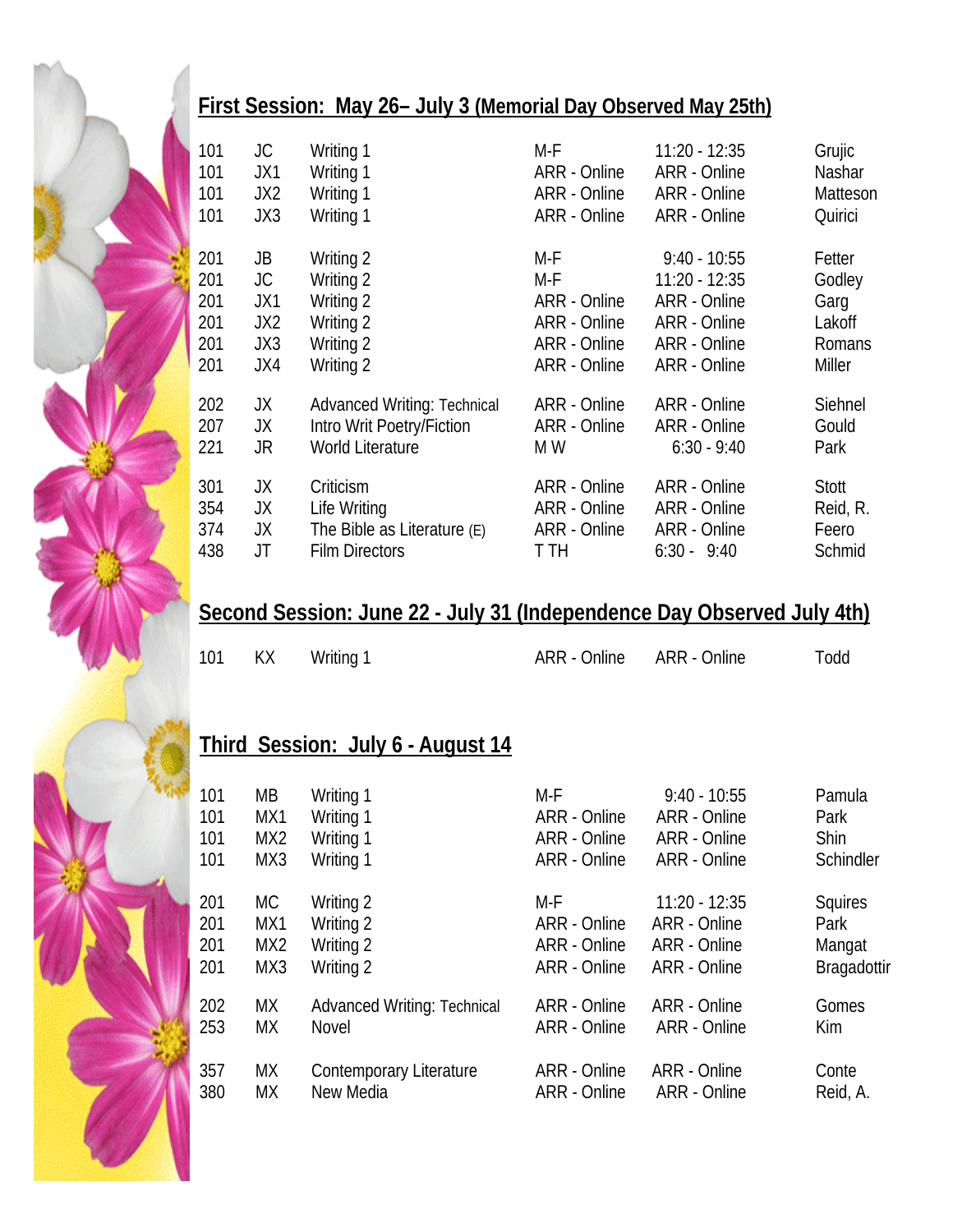

# **First Session: May 26 - July 3 (Memorial Day Observed May 25th)**

 **101 JC - Writing 1 101 JX1 - Writing 1 101 JX2 - Writing 1 101 JX3- Writing 1**  Ana Grujic **Claire Nashar Travis Matteson** Marion Quirici **Marion** Quirici M-F 11:20 - 12:35 **Arranged - Online section** Arranged - Online section **Arranged - Online section Reg. No. 12030** Reg. No. 10566 Reg. No. 11650 Reg. No. 11651

Students who place into ENG 101 must take ENG 201 after successfully completing ENG 101. Upon successful completion of ENG 201, students will also receive General Education Humanities credit. Placement scores for ENG 101 for the SAT are up to 570, and on the ACT are up to 26.

 **201 JB - Writing 2 201 JC - Writing 2 201 JX1 - Writing 2 201 JX2 - Writing 2**  Kyle Fetter **Network Shubhangi Garg 19. In the Shubhangi Garg Teremy Lakoff <b>Jeremy Lakoff** 

> **201 JX3 - Writing 2 201 JX4 - Writing 2 Brad Romans** Arranged - Online section **Arranged - Online section Reg. No. 11653 Reg. No. 12178**

 **M-F 9:40 - 10:55 M-F 11:20 - 12:35 Arranged - Online section Arranged - Online section Reg. No. 10343 Reg. No. 12489 Reg. No. 10567 Reg. No. 10502** 

Students placed directly into ENG 201 by SAT or SAT score (SAT 580-720, ACT 27-31, 4 or 5 on ENGC AP Exam) will complete the writing reguirement, and take an additional course for the Humanities reguirement. Students who have ENG 101 credits—whether from the course at UB or an equivalent transfer course or from a score of 4 or 5 on the AP Language and Composition exam– will, upon completing ENG 201, finish both Humanities and Writing Requirements.

### **COURSE REPEAT POLICY**

Please be advised that English 101, 102, and 201 have been designated as **'limited enrollment'** courses. Self-registration in these courses in the Fall and Spring semesters will be limited to those students who are taking the course for the first time; repeat enrollments during Spring and Fall will not be allowed.

Students who plan to repeat one of these courses for any reason should plan to register for the course during one of the summer sessions.

Repeat enrollment refers to registration by a student who was previously enrolled in the course at UB, or who transferred an equivalent course to UB, and who received a letter grade of A, B, C, D or F and qualified values thereof (e.g., A-, D+) or a grade of P, S, U, I, J, N or R.

The only case in which a student may self-register for a repeated course is when the student has taken an Administrative Withdrawal for an entire previous semester, so that all the grades for that semester were registered as W.

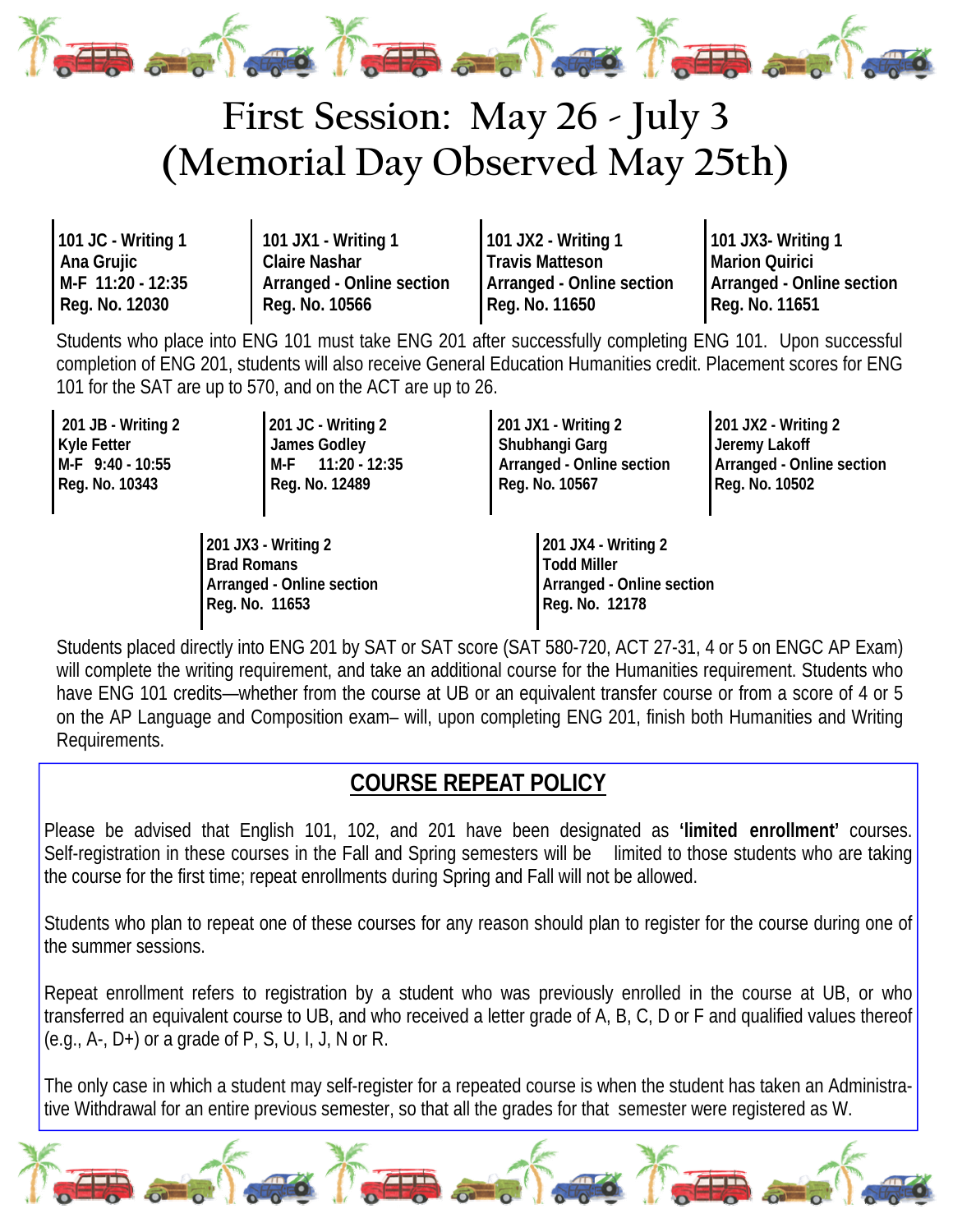

**202 JX - Advanced Writing: Technical Allison Siehnel Arranged - Online section Reg. No. 10344** 

Because the business world is increasingly concerned with the accuracy of written materials at all levels (not only in professional reports but also in something as minute as the inter-office email), this course will teach you technical writing that is effective in its clarity and accuracy, as well as efficient in its brevity and vividness. Our work focuses on three specific genres: job-seeking materials, instructional aides, and professional proposals and reports. Concern for audience, purpose, and context will inform your rhetorical choices of content, form, and voice as you complete assignments in these three areas. Attention to such issues will distinguish your writing as technical-- that is, crafted with conventional techniques and within specific contexts for particular audiences and purposes. In this course, you will be provided with multiple examples from which you will hone your own skills in writing with this style.

**207 JX - Intro Writ Poetry/Fiction Declan Gould Arranged - Online section Reg. No. 12075** 



Vladimir Nabokov once reflected that "a writer should have the precision of a poet and the imagination of a scientist." This introductory course is specifically designed for beginning writers who would like to take the first steps towards exploring the craft of poetry and fiction. Students will be introduced to the fundamental vocabulary and basic techniques of each genre. Throughout the semester, the class will also be presented with a diverse group of readings to study and emulate in order to kindle our own imaginative strategies. No prior writing experience is necessary.

Through a series of linked exercises and related readings, ENG 207 will introduce students to fundamental elements of the craft of writing poetry and fiction. We will study differing modes of narration (the benefits of using a 1st person or a 3rd person narrator when telling a story, or how an unreliable narrator is useful in the creation of plot). We will examine character development (why both "round" and "flat" characters are essential to any story), as well as narrative voice (creating "tone" and "mood" through description and exposition), and think about "minimal" and "maximal" plot developments. We will consider the differences between closed and open forms of poetry. The use of sound and rhythm. We will try our hand at figurative language and consider how imagery is conveyed through our choice of words. We will study prosody and the practice of the line.

Selected readings will expose you to a variety of poetic forms, fictional styles and narrative models. Assigned exercises will give you the space to practice and experiment with unfamiliar forms. Students will also be given the opportunity to meet with visiting poets and fiction writers at Poetics Plus and Exhibit X readings on campus and in downtown Buffalo.

It may come as no surprise that Nabokov also noted that he has "rewritten—often several times—every word I have ever published." This introductory course is designed to be the first step on the long journey of literary practice.

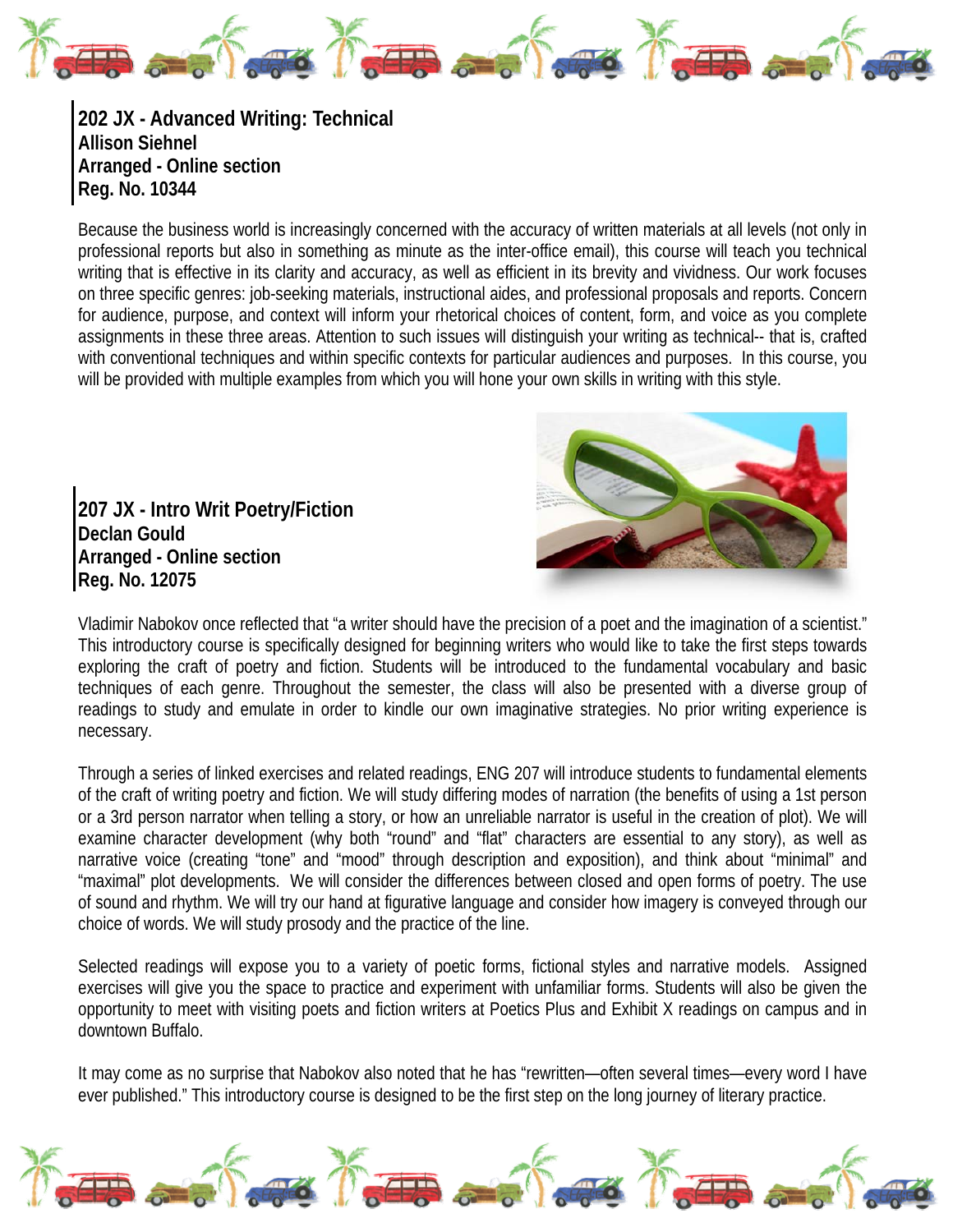

**221 JR - World Literature: Aesthetics of Revenge Eon Joo Park M W 6:30 pm - 9:40 pm Reg. No. 12499** 

We are living in a flood of revenge narratives. From the Code of Hammurabi, "an eye for an eye" to Japanese Samurai's revengeful killings and to Quentin Tarantino's *Kill Bill* series, revenge stories seem to traverse across historical, cultural, and national boundaries. But how can we appreciate each revenge plot? When can we assertively say that revenge is successfully performed? In this course, we will explore world literature and cinema with the



Gogo: Kill Bill, Volume 1

premise that vengeance is a specific artistic form. In turn, while critically examining the motivations for retaliation and the social identities of avengers, we will focus primarily on the artistic drive behind revenge. Our survey will include six different categories of creative orchestrations of vengeance: the play within a play, poetics of vengeful cursing, infanticide, female arson, torture and imprisonment. We will interrogate these creative "revenge compositions" by analyzing different cultural productions from Ancient Greece and Rome, Britain, Chile, the Dominican Republic, the U.S., as well as South Korea, Japan and onto Nigeria.

**301 JX - Criticism Professor Andrew Stott Arranged - Online section Reg. No. 12566** 

Criticism is the language that seeks to mediate between art and society, making sense of aesthetic practices through interlocution that re-casts and energizes them with new perspectives. The aim of this course is to introduce you to the many varieties of critical voices and critical discourse, while providing you with the tools to become a skilled reader of literary texts, and an intelligent cultural critic.

The focus of the course will be a class blog that will take the form of an online journal of the arts. The blog will feature a variety of different sections or "departments," just as you might find in a weekly periodical, including art, film, literature, and society. Each student will write for each section using a different critical voice and method, from short, blog-style comments, to a formal researched essay.

> We will take as our objects of study different forms of media from "high" art to popular culture - a film, a novel, some music - and develop our critical languages through secondary reading, conversation, and, most importantly, writing.

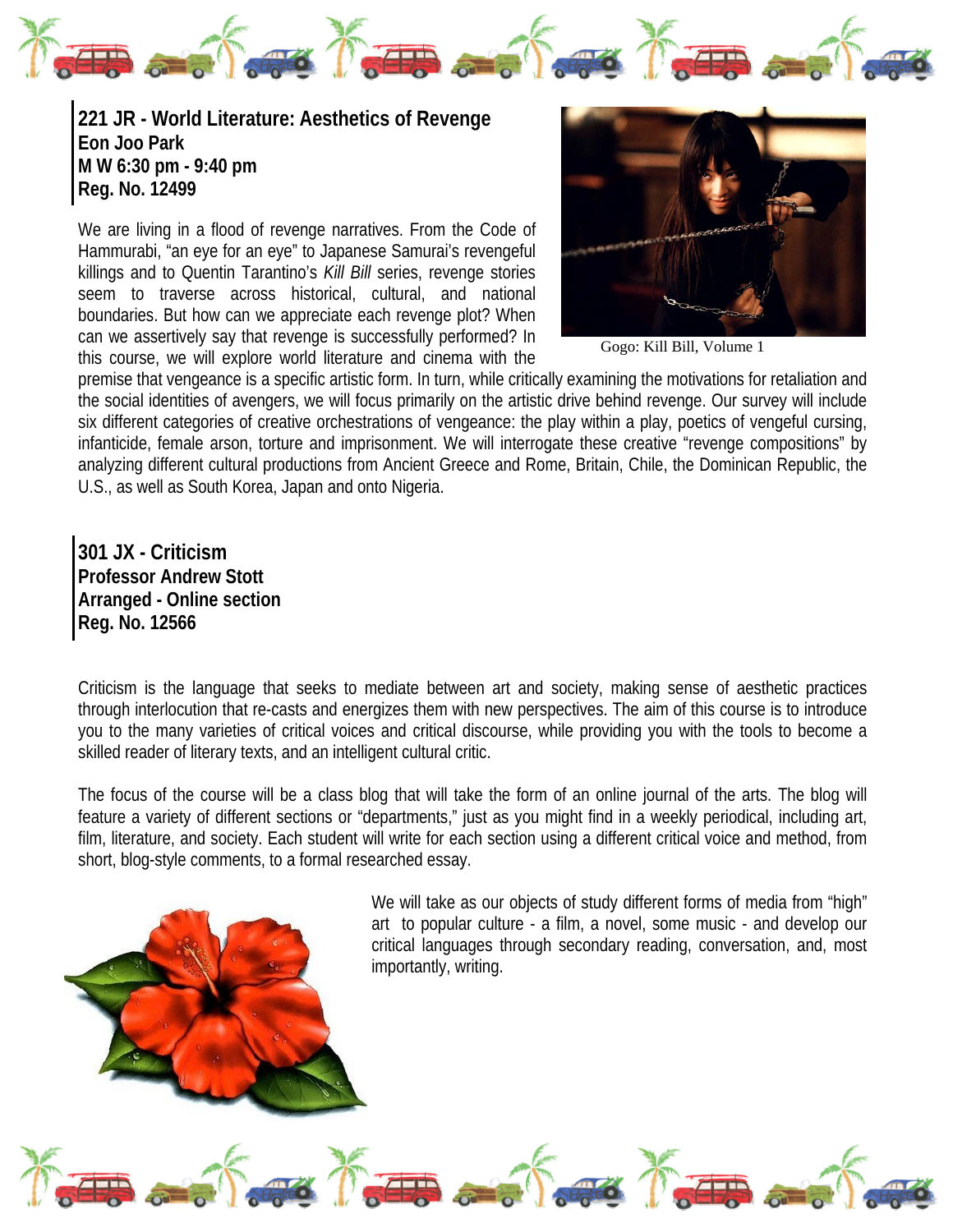

**354 JX - Life Writing Rhonda Reid Arranged - Online section Reg. No. 12063** 

This course focuses upon the memoir. Students will read memoirs and essays focused upon the issues related to their construction. For the final project each student will have the opportunity to write their own memoir.

### **374 JX - The Bible as Literature \* (E) Rick Feero (feero@buffalo.edu) Arranged - Online section Reg. No. 10735**

\* This course will satisfy an earlier literature requirement.

**ENJAMIN FRANKLIN** 

ï.

Let WRITE SOMETHING reading DO SOMETHING writing.

The Bible remains the most ubiquitous of books, but as such it may also be imperceptible as a text, present in clichéd forms, banished to a religious realm, or hidden in popular and literary allusions. We don't know what we think we know. Hence, to borrow a phrase from Marcus J. Borg, we'll attempt to "read the Bible again for the first time."

This course will center on close readings of selected Biblical texts, including, Genesis/Exodus, Proverbs, Job, Jonah, Esther, Amos, Mark and the gospels, Romans, and Revelations. As the course title implies, we will focus on the literary aspects of the Bible--problems of genre, structure, literary devices – with some considerations of composition and authorship, historical background and setting as it bears on our reading. In short, we will explore the world of the text, beginning with the perspective that the Bible produces meaning through varied and overlapping literary forms (such as narrative, prophecy, and parable) and literary strategies (such as metaphor, allegory and hyperbole). Our approach will thus be situated between two perspectives, noting the traces of multiple sources and intentions uncovered by previous forms of Biblical criticism—two divergent creation stories opening and resurfacing in the stories of Genesis; older collections of saying and parables incorporated into and disrupting the narrative of Mark—but using newer forms of criticism to see this disorder as inherent to and productive of a wider literary meaning. In short, we will be primarily engaged in a poetics rather than a hermeneutics.

### **Required Texts:**

Robert Alter and Frank Kermode, *The literary Guide to the Bible*

*King James Bible* (see External Links for downloading selections. You may consult other translations, but our reading, writing and class activities will be based on the KJV because of its own importance as a literary text and source)

Additional material via Blackboard, Library Course Reserve, and the internet

### **Requirements and Grading:**

Class participation, discussion board, assigned blog entries, informal in-class writing, and class annotated bibliography [30%] Four weekly journal (approximately 2 pages each – due Thursdays/Fridays) [30%] One 5 – 6 page paper (using some secondary sources) [30%]

Reflective end of term journal entry (3 pages) [10%]



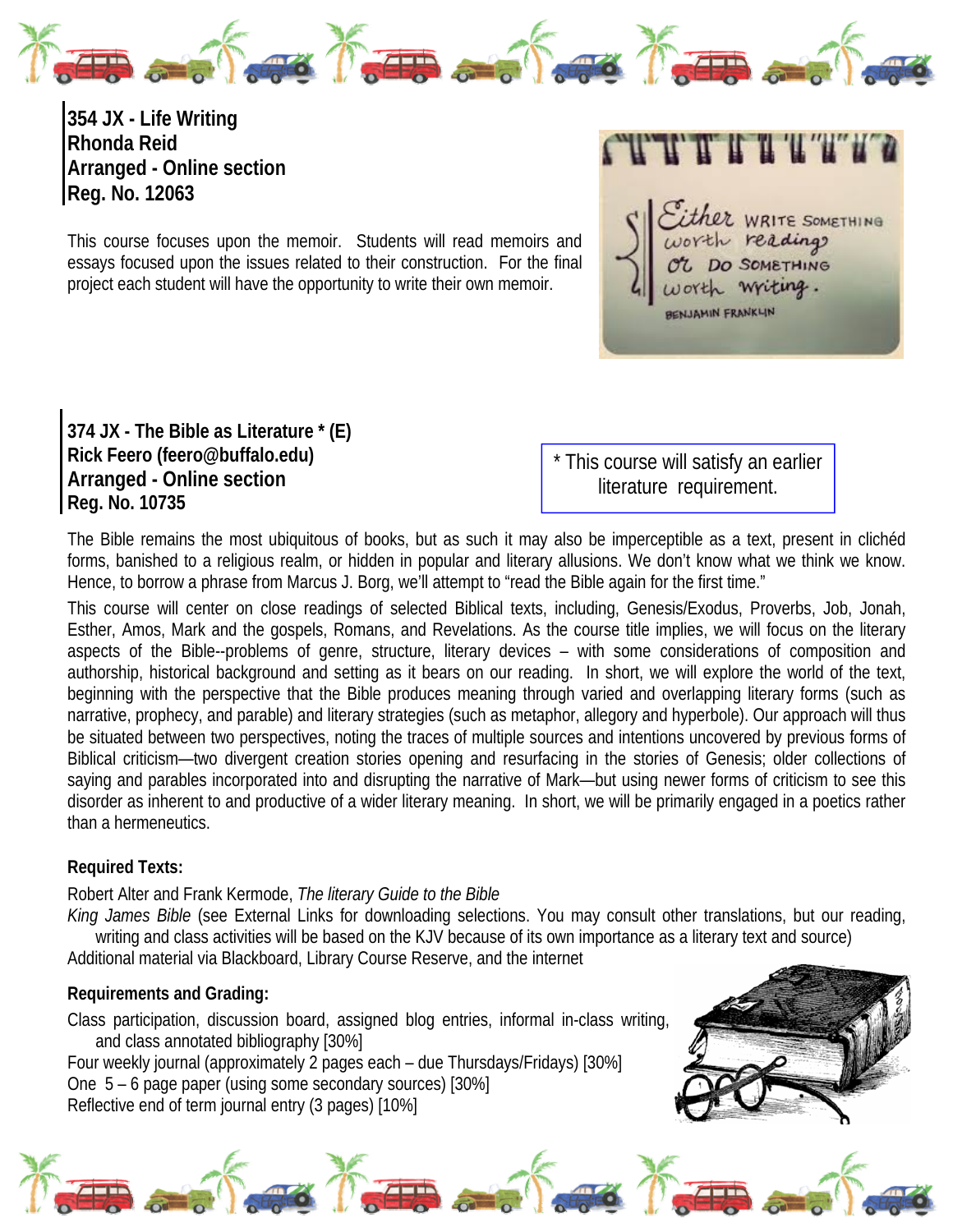

**438 JT - Film Directors Professor David Schmid Tuesday/Thursday 6:30 - 9:40 Reg. No. 12034** 

The aim of this class is to watch and discuss a representative sample of films from the long and distinguished career of the great director Alfred Hitchcock (1899-1980). You will learn why Hitchcock is considered to be one of the supreme masters of the film genre, what the major themes and concerns of his work are, and how to approach and analyze a Hitchcock film. Along the way, we will discuss such subjects as auteur theory, film history, and cinematic technique. Throughout the class, we will emphasize how Hitchcock himself and his films have come to embody the possibilities of cinema.

**Films** We will watch and discuss the following films:



 *The 39 Steps* (1935) *Rear Window* (1954)  *Rebecca* (1940) *Vertigo* (1958)  *Shadow of a Doubt* (1943) *North By Northwest* (1959)  *Spellbound* (1945) *Psycho* (1960)  *Rope* (1948) *The Birds* (1963)  *Strangers on a Train* (1951) *Marnie* (1964)

### Secondary Reading

Unless otherwise indicated in the syllabus, all secondary reading is available through UB Libraries online course reserve. I would recommend that you read the relevant secondary reading **after** watching the film in question, just in case it contains any spoiler information!

Class Requirements

- 1. Class attendance.
- 2. Participation in class discussion.
- 3. A series of short (3 pages) written responses to each film.

4. One 7-9 page paper.



# **General Instructions for ALL online summer English courses:**

Students in the English department's online summer curriculum will experience entirely web-based instruction (with the possible exception of some required books, depending on the course and section). Students will work in an online course management system (e.g. Blackboard) where they will submit assignments, receive instructor feedback, access course materials, and participate in discussions and other course activities. As with all six-week summer courses, our online courses are very labor intensive. The typical face-to-face summer course meets for more than six hours per week. Students will be expected to spend a similar amount of time each week engaged in web-based activities, in addition to the reading and writing assignments that are conventionally done outside of class.

Students are responsible for providing their own Internet access. Courses will require students to have fairly up-to -date computers (e.g. Windows XP, Vista, or 7 or Mac OS 10.2 or higher) and current versions of web browsers. Additional, free plug-ins may be required, depending on course content (e.g., Adobe PDF Reader, Flash Player, etc.). These will be available for download from the web. No specialized software or specialized technical knowledge is required for these courses.

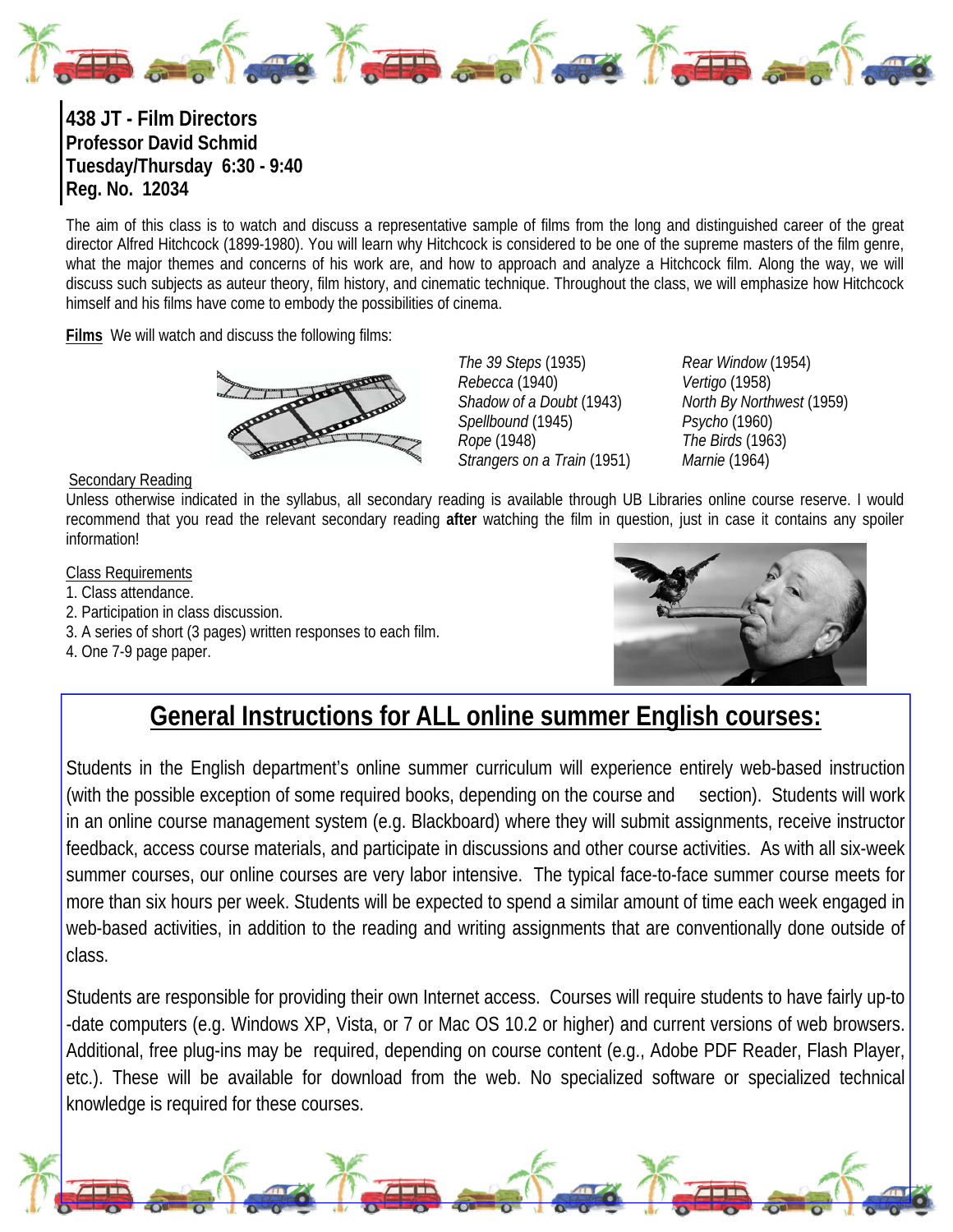

# **Third Session: July 6 - August 14 (Independence Day Observed July 4th)**

 **101 MB - Writing 1 101 MX1 - Writing 1 101 MX2 - Writing 1 101 MX3- Writing 1**  Natalia Pamula **Xatalia Pamula** Kyungran Park Xatalia Shin Melissa Schindler M-F 9:40 - 10:55 **Arranged - Online section** Arranged - Online section **Arranged - Online section Reg. No. 12488 Reg. No. 11652 Reg. No. 11618 Reg. No. 12031** 

Students who place into ENG 101 must take ENG 201 after successfully completing ENG 101. Upon successful completion of ENG 201, students will also receive General Education Humanities credit. Placement scores for ENG 101 for the SAT are up to 570, and on the ACT are up to 26.

 **201 MC - Writing 2 201 MX1 - Writing 2 201 MX2 - Writing 2 201 MX3- Writing 2 David Squires Eon Joo Park Ailtheul Mangat Gudrun Bragadottir <b>Contains and Aliteration** M-F 11:20 - 12:35 **Arranged - Online section** Arranged - Online section Arranged - Online section **Reg. No. 12032 Reg. No. 11297 Reg. No. 10063** Reg. No. 11596

Students placed directly into ENG 201 by SAT or SAT score (SAT 580-720, ACT 27-31, 4 or 5 on ENGC AP Exam) will complete the writing requirement, and take an additional course for the Humanities requirement. Students who have ENG 101 credits—whether from the course at UB or an equivalent transfer course or from a score of 4 or 5 on the AP Language and Composition exam– will, upon completing ENG 201, finish both Humanities and Writing Requirements.

### **COURSE REPEAT POLICY**

Please be advised that English 101, 102, and 201 have been designated as **'limited enrollment'** courses. Self-registration in these courses in the Fall and Spring semesters will be limited to those students who are taking the course for the first time; repeat enrollments during Spring and Fall will not be allowed.

Students who plan to repeat one of these courses for any reason should plan to register for the course during one of the summer sessions.

Repeat enrollment refers to registration by a student who was previously enrolled in the course at UB, or who transferred an equivalent course to UB, and who received a letter grade of A, B, C, D or F and qualified values thereof  $(e.g., A-, D+)$  or a grade of P, S, U, I, J, N or R.

The only case in which a student may self-register for a repeated course is when the student has taken an Administrative Withdrawal for an entire previous semester, so that all the grades for that semester were registered as W.

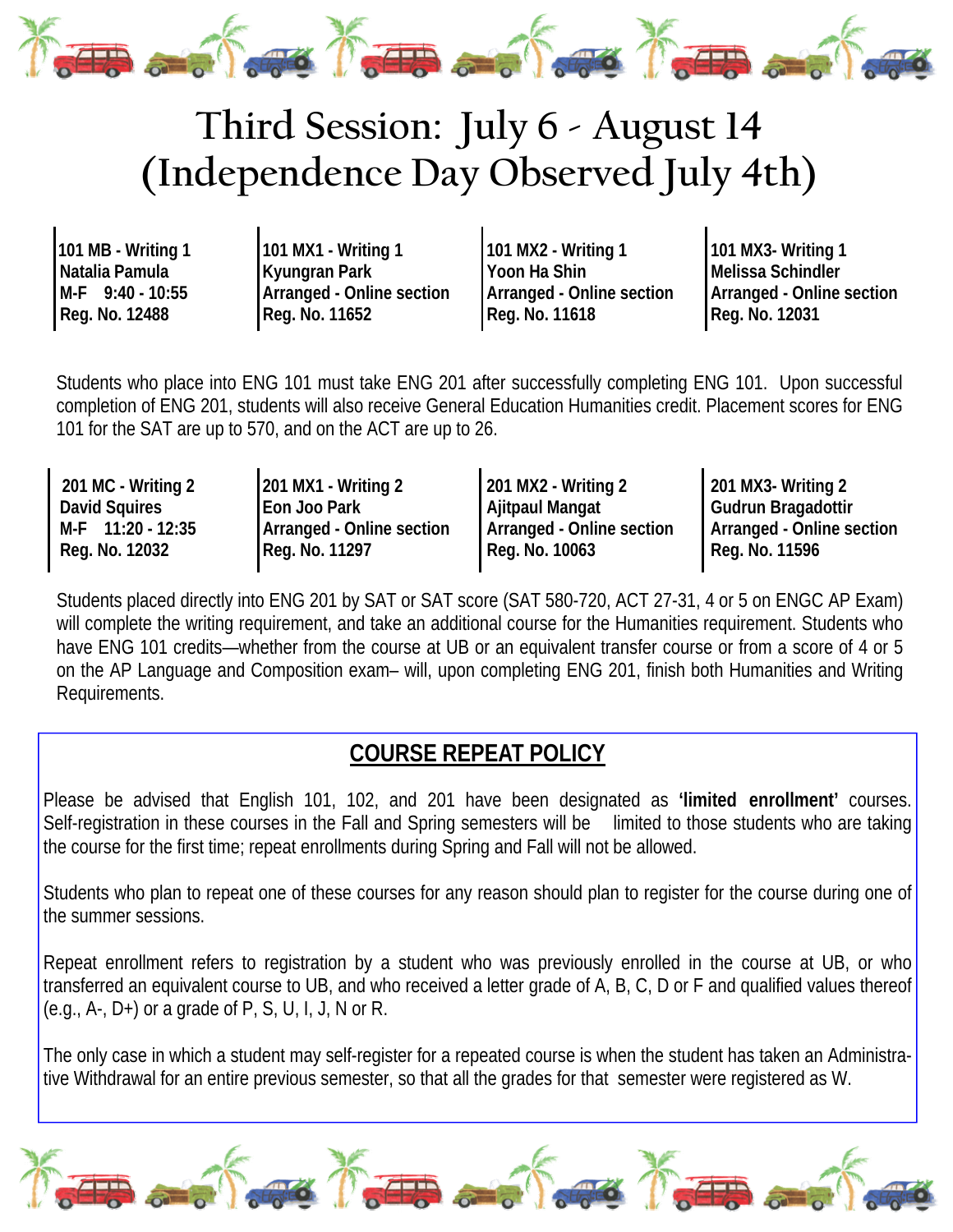

**202 MX - Advanced Writing: Technical Daniel Gomes Arranged - Online section Reg. No. 11271** 



**No description available at this time.**

**253 JX - Novel Min Young Kim Arranged - Online section Reg. No. 12500** 



Everyone reads novels and thinks they know what a novel is. And yet defining the novel genre is not so simple, for the form of the novel has been elusive and fluid from the very beginning; even the word "novel" broadcasts its newness. In fact, different authors explored in their own ways the shape of the genre, reflecting and molding various expectations from their reading communities.

This compels us to ask the following questions: Why did the novel come into being at all? What did the novel specifically respond to? Why weren't other types of prose fiction of the time sufficient? What is the "novelty" of the novel? Is it different in other historical and cultural contexts?

When Robinson Crusoe finds a footprint on what he thought was a deserted island, he sees something, a mark in the sand, that abruptly changes his perception of reality. Likewise, what we read in this course will inevitably change our perspectives about our common language and make us aware of its variegated history and the multiplicity of what in fact constitutes what we think of as the "Western canon."

From *Frankenstein*, to *Heart of Darkness*, to Coetzee's *Foe*, we will explore questions about what makes us creatures and what makes us human, where the boundary between good and evil—or dream and reality—is marked, and how different authors "write back" to each other, across the centuries and across the globe, as we trace changes in popular reading habits, representations of community, and the form of the novel itself.

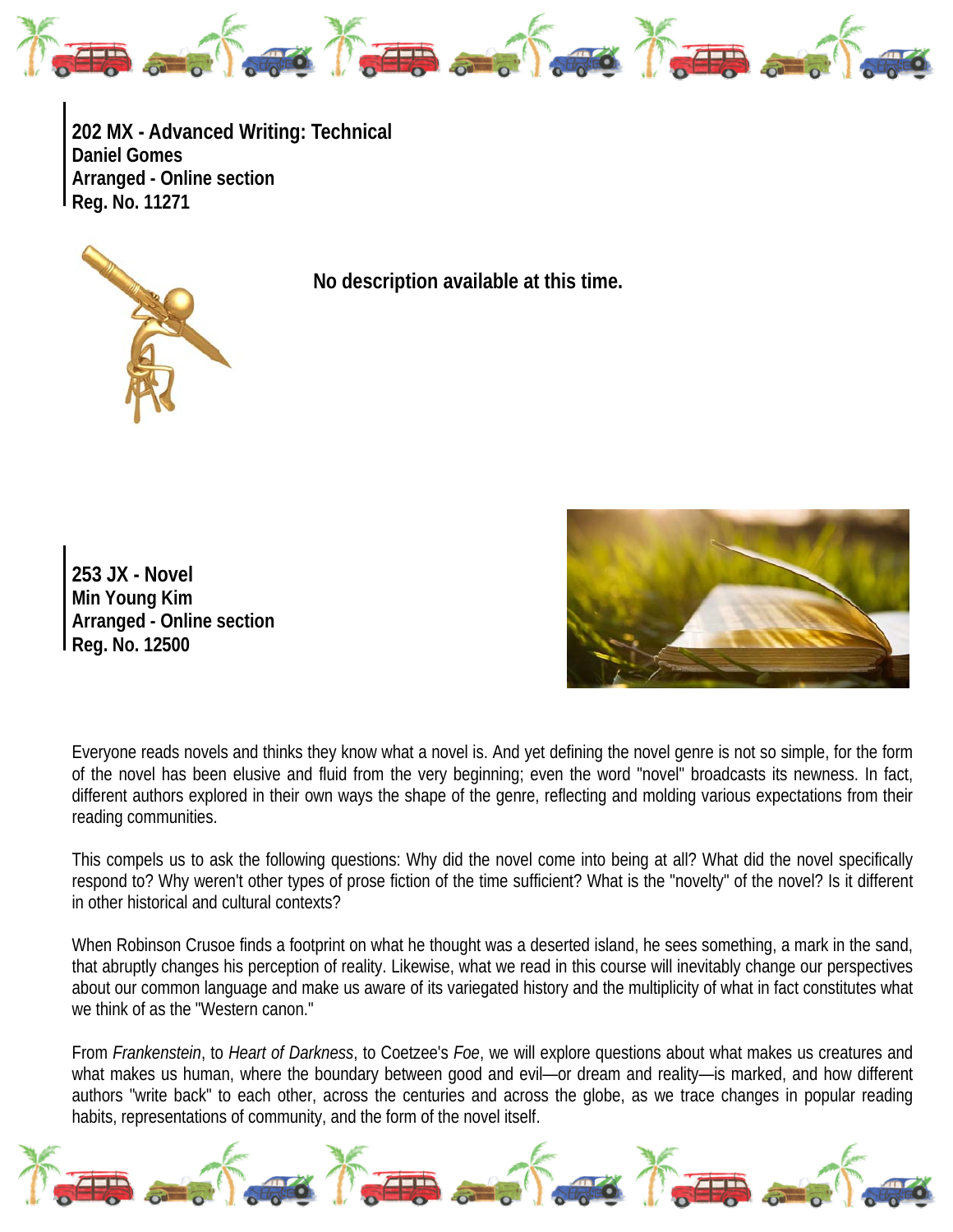

**357 MX - Contemporary Literature Professor Joseph Conte Arranged - Online section Reg. No. 11272** 

This installment of Contemporary Literature will examine the revival of the social novel prompted by Jonathan Franzen and exemplified by his recent book, *Freedom* (2010), which depicts a middle-American dysfunctional family. His brand of social realism is characterized by the objective representation of recognizable types (ourselves, only slightly embellished), in a prose style that mimics the contemporary vernacular (our voices, barely, if at all, embellished), and encompassing conflicts (the discontents of family and married life; substance abuse and psychological debilities; loneliness in a time of social media) that are ordinary, if only slightly more desperate than our own.

In point of contrast, we'll then read Zadie Smith's prize-winning debut novel, *White Teeth* (2000), which stirs together a postmodern fabulist style with a multinational and multiethnic cast of characters in London, England. More selfconscious in its bearing and more attuned to global culture and its transnational conflicts, Smith's novel will in both style and content allow us to evaluate two prominent strains in contemporary fiction beyond the often insular American market.

As both of these novels are substantial in length, we'll spend approximately half of the brief summer session with each, supplementing our reading of the texts with required nonfiction essays on the social novel and multicultural literature. Because this course will be conducted online through UB Learns, students will be required to participate in weekly graded discussion assignments. In addition to these short responses, there will be two 5-7 page essays that will be likewise submitted through UB Learns.

**380 MX - New Media Professor Alex Reid Arranged - Online section Reg. No. 12490** 



Since the appearance of the Atari 2600 video game console in 1977, video games have become an increasingly common feature of our lives. Today, we play games on our televisions through more advanced consoles, dedicated handheld devices, personal computers, and on our mobile phones. We play games online with millions of co-players, in augmented reality, and with our bodies without controllers. In other words, video games have proliferated and mutated into a vast ecology of media, interactivity, and genre. Over the last 20 years, the interdisciplinary study of video games has developed into a full-blown area of scholarly practice, including many practices with their origins in English and the humanities (as well as other methods from the social sciences, computer science, engineering, and other fields).

This online course will introduce the methods and foundational scholarship in games studies. We will play a number of games ourselves (you will not be required to purchase any specific games or devices, other than what is typically needed to participate in an online class). In addition to developing an ability to analyze and interpret video games, we will also discuss the potential social and cultural uses of video gaming beyond entertainment. Readings will include Ian Bogost's *How To Do Things With Videogames*, Bonnie Nardi's *My Life as a Night Elf Priest*, and other essays. Course work will include online discussions, reading responses, and a final research project.

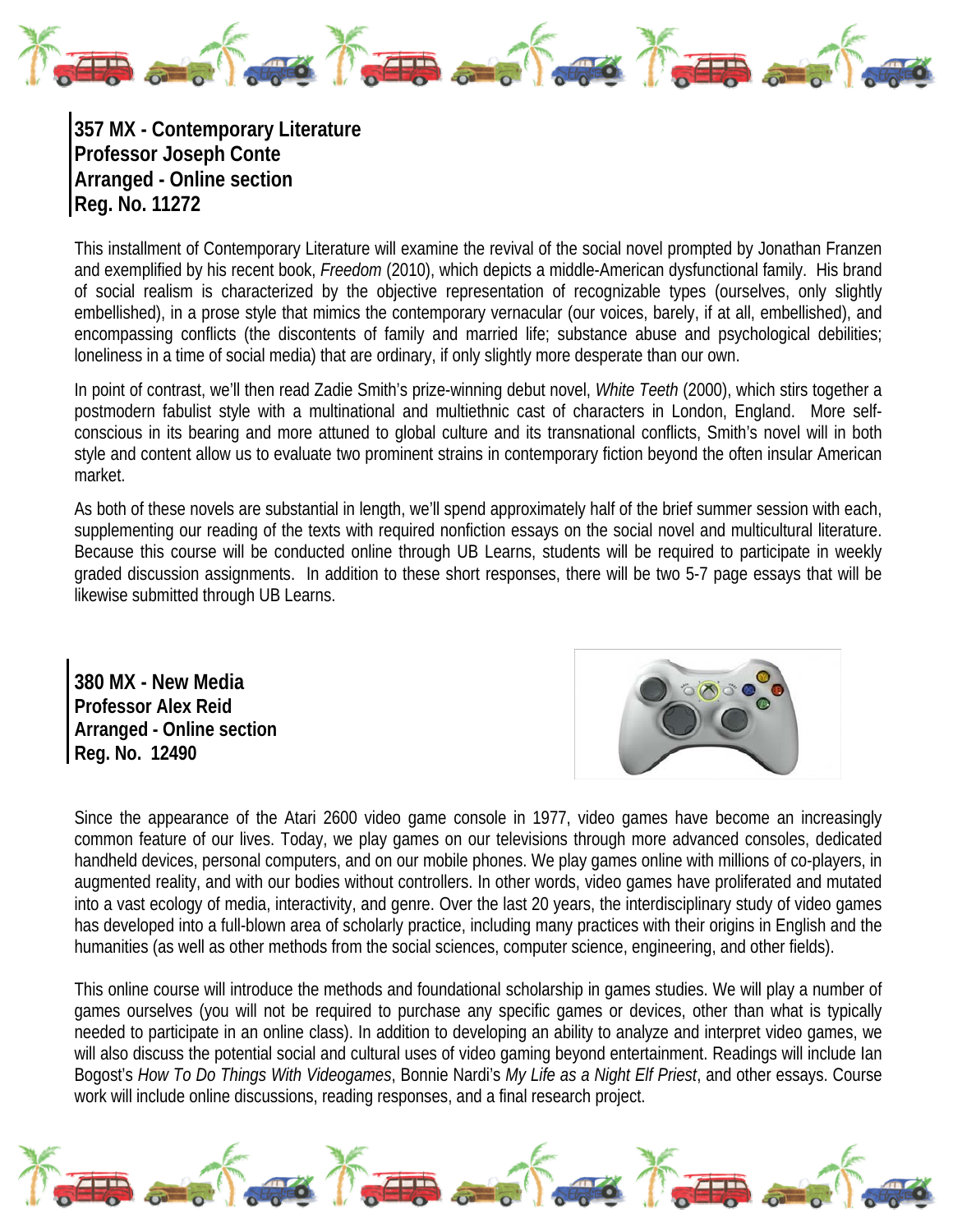

# **General Instructions for ALL online summer English courses:**

Students in the English department's online summer curriculum will experience entirely web-based Instruction (with the possible exception of some required books, depending on the course and section). Students will work in an online course management system (e.g. Blackboard) where they will submit assignments, receive instructor feedback, access course materials, and participate in discussions and other course activities. As with all six-week summer courses, our online courses are very labor intensive. The typical face-to-face summer course meets for more than six hours per week. Students will be expected to spend a similar amount of time each week engaged in web-based activities, in addition to the reading and writing assignments that are conventionally done outside of class.

Students are responsible for providing their own Internet access. Courses will require students to have fairly up-to-date computers (e.g. Windows XP, Vista, or 7 or Mac OS 10.2 or higher) and current versions of web browsers. Additional, free plug-ins may be required, depending on course content (e.g., Adobe PDF Reader, Flash Player, etc.). These will be available for download from the web. No specialized software or specialized technical knowledge is required for these courses.



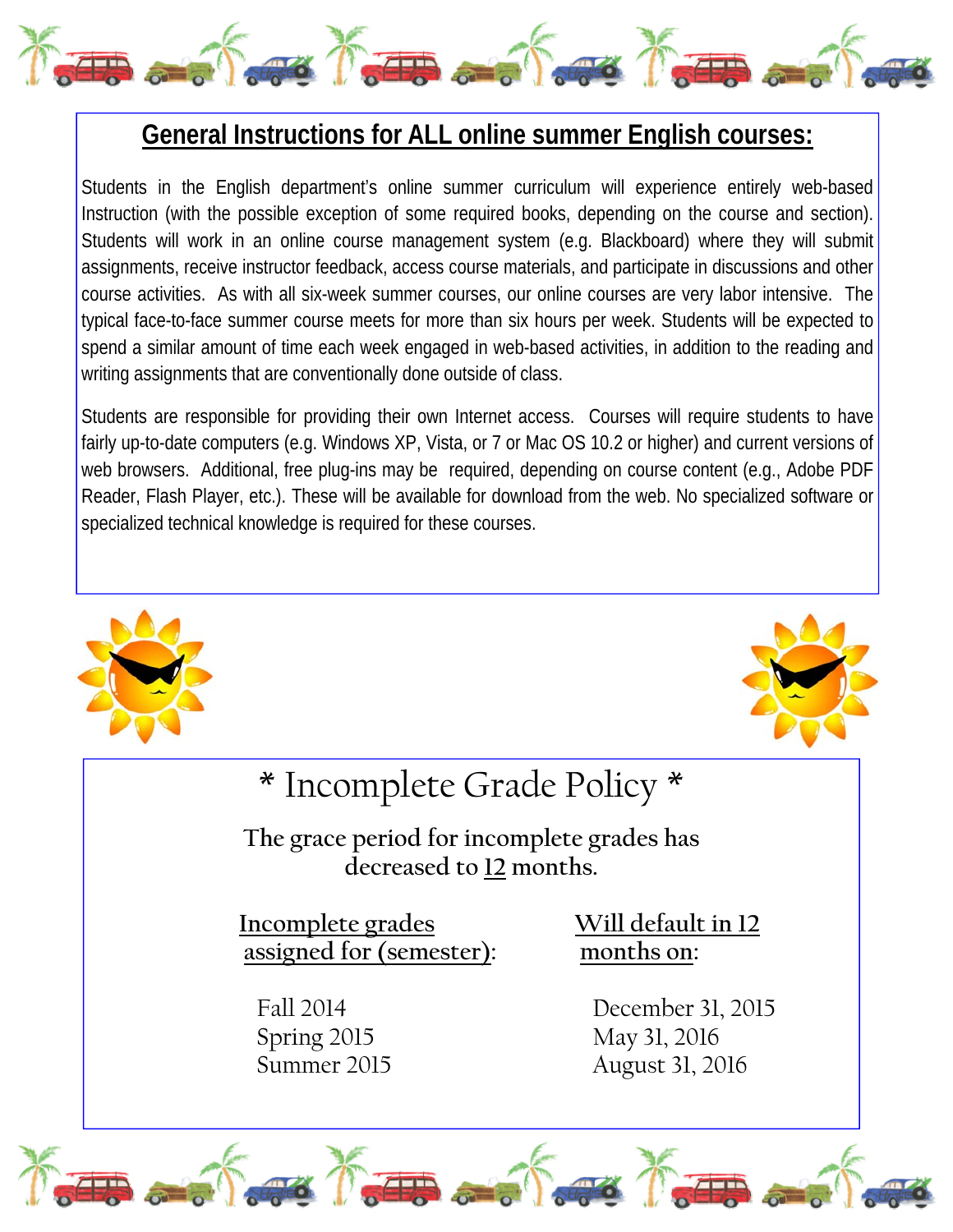

# Did you know…

Employers in many diverse fields - including business, law, government, research, education, publishing, human services, public relations, culture/ entertainment, and journalism - LOVE to hire English majors because of their:

- ability to read and write effectively and articulately
- excellent verbal communication and listening skills
- capacity to think critically and creatively
- comprehensive knowledge of grammar and vocabulary
- ability to weigh values and present persuasive arguments

PLUS, knowledge about literature allows for intelligent conversation at work dinner meetings and functions.

Go English Majors!